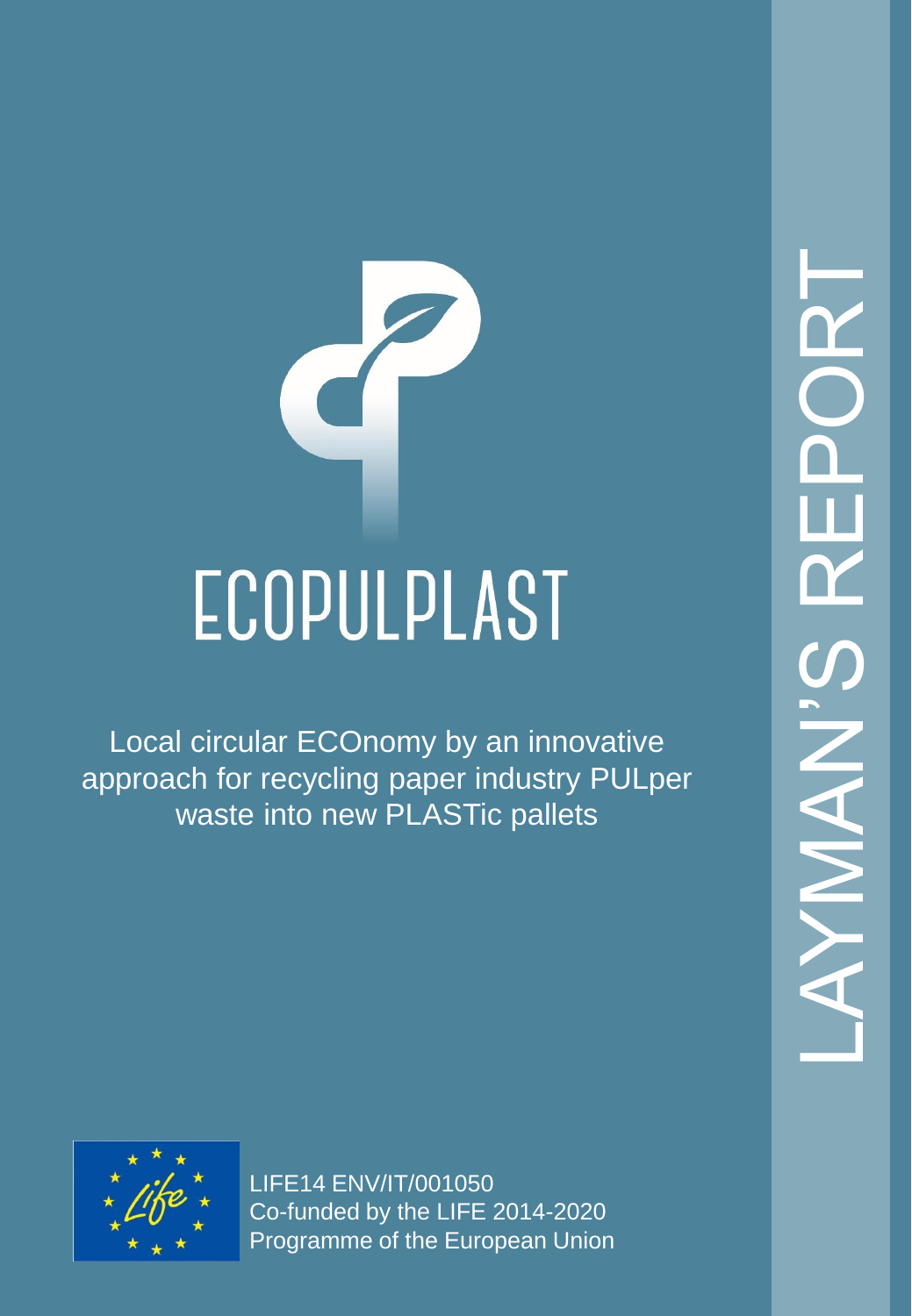

#### *Project factsheet*

*Project no.:* LIFE14 ENV/IT/001050 **Project Title**: Local circular ECOnomy by an innovative approach for recycling paper industry PULper waste into new PLASTic pallets *Coordinating Beneficiary:* SELENE *Associated Beneficiaries:* LUCENSE, SERVECO, Zero Waste Europe *Official web site:* [www.life-ecopulplast.eu](http://www.life-ecopulplast.eu/) *Official promotional video: [https://vimeo.com/243878468,](https://vimeo.com/243878468) <https://vimeo.com/280546924> Start-End date:* 01-SEP-2015 / 31-AUG -2018 *Total Budget:* € 1,244,978 *Funding LIFE Programme:* €746,986 *Location:* Lucca (Regione Toscana - Italia)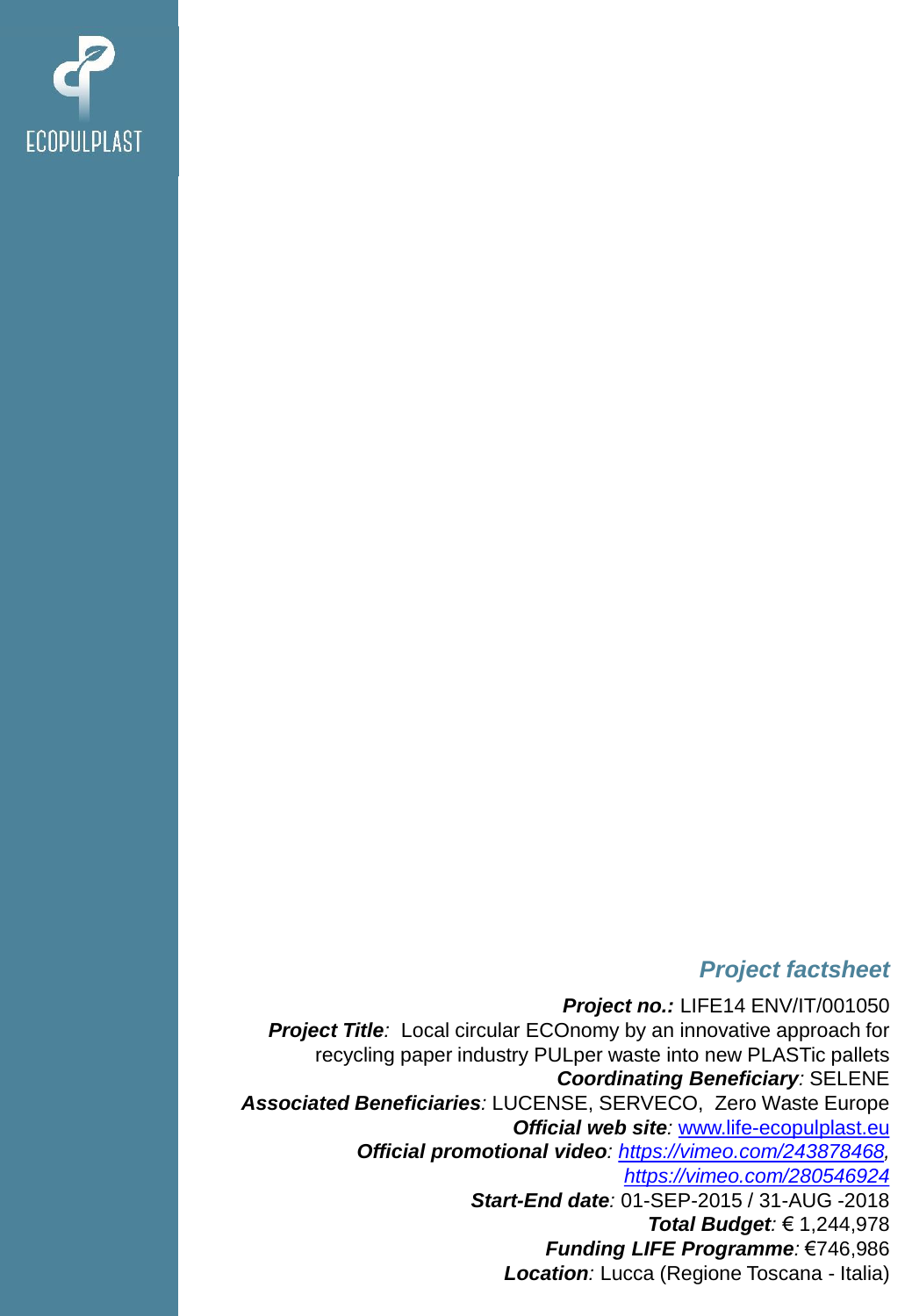

# **LIFE ECO-PULPLAST PROJECT SCOPE**

LIFE ECO-PULPLAST is a project about **circular economy and industrial symbiosis** that aims at demonstrating the possibility to recover and recycle cellulose and heterogeneous plastics from "pulper waste", the industrial waste of paper mills that use paper for recycling.

LIFE ECO-PULPLAST is a virtuous model as well as a concrete and innovative example of what can be implemented at local level thanks to the collaboration between different actors of the territory.

The overall objectives of the ECO-PULPLAST project are:

- reduce the amount of pulper waste sent to incinerators and landfills;
- produce new materials and products, such as plastic pallets, starting from pulper waste, mixed with other recycled plastics;
- local reuse of new materials and products, both as pallets for the paper industry and as pellets for the plastics industry.

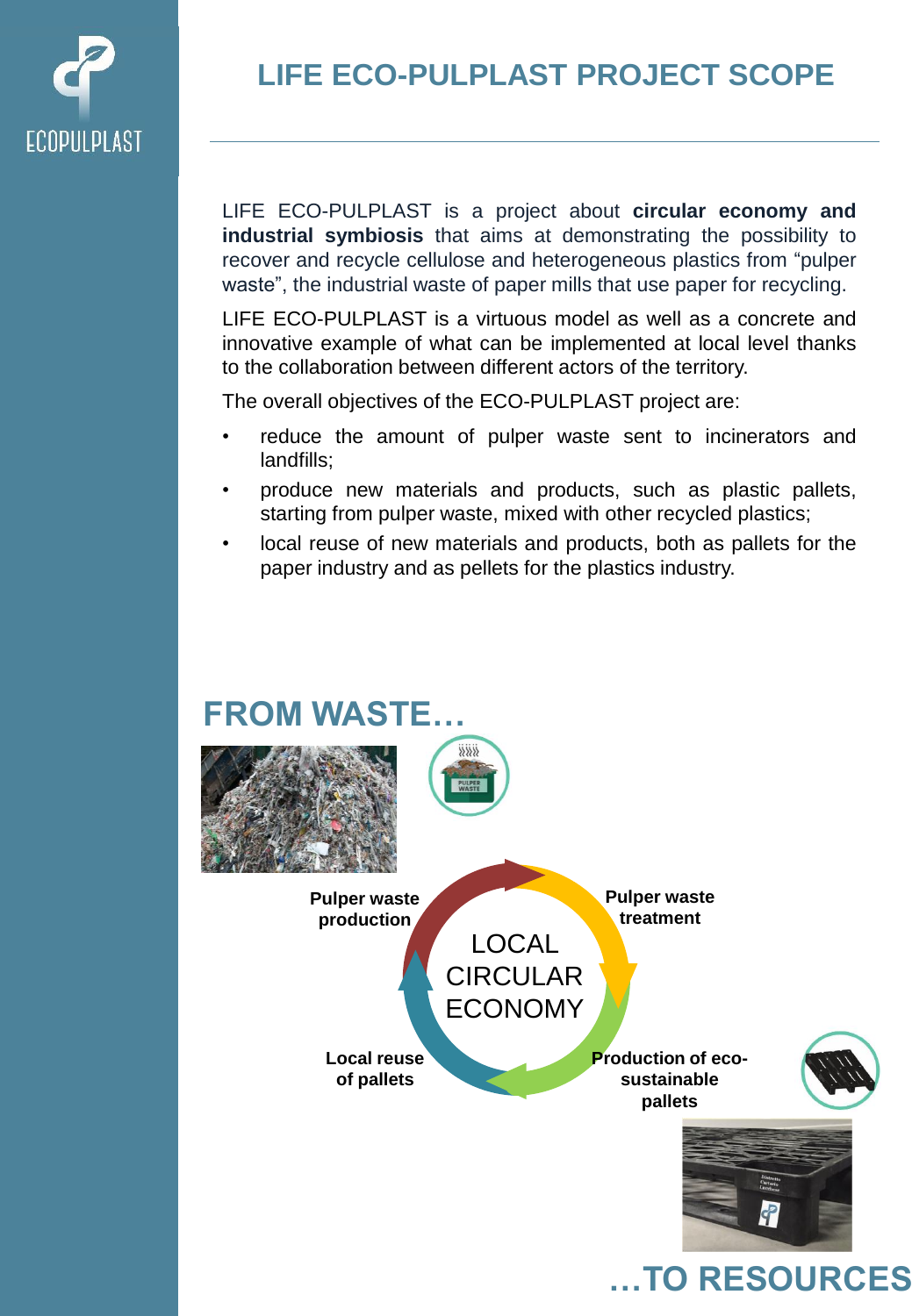

## **CONTEXT and ENVIRONMENTAL PROBLEM TARGETED**

Paper is the most recycled product in Europe, and Europe is the global champion in **paper recycling** with a rate of **74%**. The paper industry has been a driving force in achieving that rate: today 54% of the paper industry's raw material comes from paper for recycling, mostly for the production of paper for industrial use.



The use of paper for recycling reduces the paper industry environmental footprint, as it limits the use of virgin cellulose and at the same time reduces the amount of material destined for disposal. Though the paper recycling process is highly optimised, paper for recycling contains a share of materials that cannot be reused and is discarded. This scrap, some 6-7% in weight, constitute the **pulper waste**, which is mostly composed of mixed plastics.

Since a long time pulper waste, which is classified as non-hazardous waste, has been sent to landfills and to incinerators, with significant and no more sustainable environmental and economic impacts.

*The Industrial Paper District of Lucca (the largest European paper industrial cluster) is located in Tuscany, with 120 large enterprises and SMEs, more than 8,000 employees, an annual turnover of 4,5 billion euros and develops respectively 75% and 40% of the total Italian production of tissue paper and packaging paper.*

*The Lucca Paper District makes large use of paper for recycling for the production of packaging paper and, specialty paper, and generates alone 125,000 ton/year of pulper waste.*

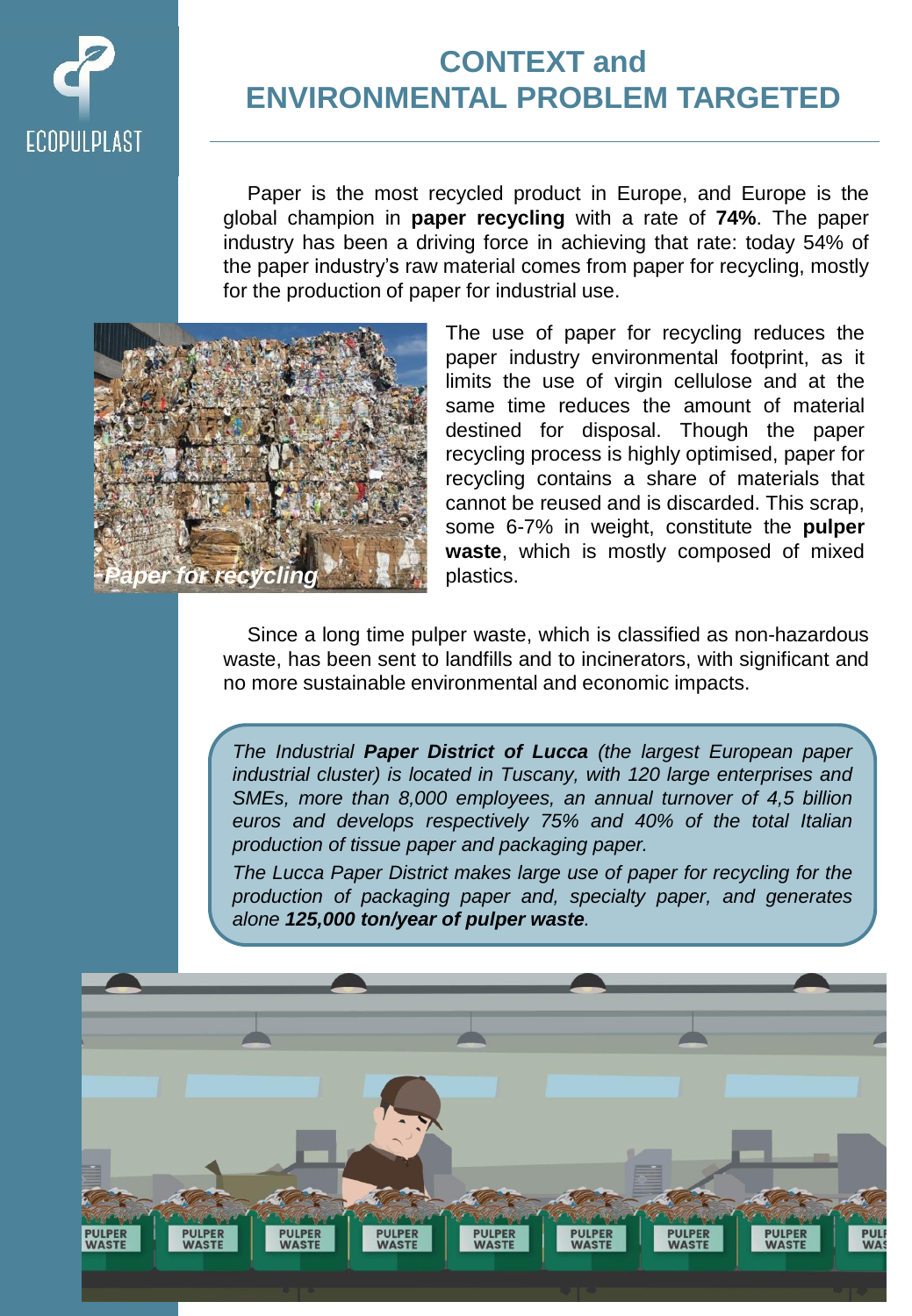

## **SPECIFIC OBJECTIVES**

LIFE ECO-PULPLAST project activities aim at meeting the following specific objectives:

- **Reduce pulper waste volume** by recovering cellulose and water in the paper production process
- Separate and recycle mixed plastics with residual impurities to manufacture **plastic compounds and products**
- Demonstrate the technical and economic feasibility of an **innovative technology** to recover and recycle mixed plastics from pulper waste for the production of **plastic pallets**
- Local reuse of the new plastic pallets in the industrial Paper District of Lucca, to create and test a **local circular economy model**
- **Dissemination** of the project approach and outcomes to involve all the main relevant paper mills at local and European level as well as stakeholders at regional, national and European level.

The achievements of the above results and the successful completion of the project will allow to create the suitable conditions for an industrial production of new plastic pallets by recycling pulper waste, with a concurrent **reduction of the amount of pulper waste sent to landfills and incinerators and of the related environmental impacts and CO2 emissions.**



*Potential recycling of 30.000 t/year of mixed plastic derived from pulper waste to produce plastic pallets*

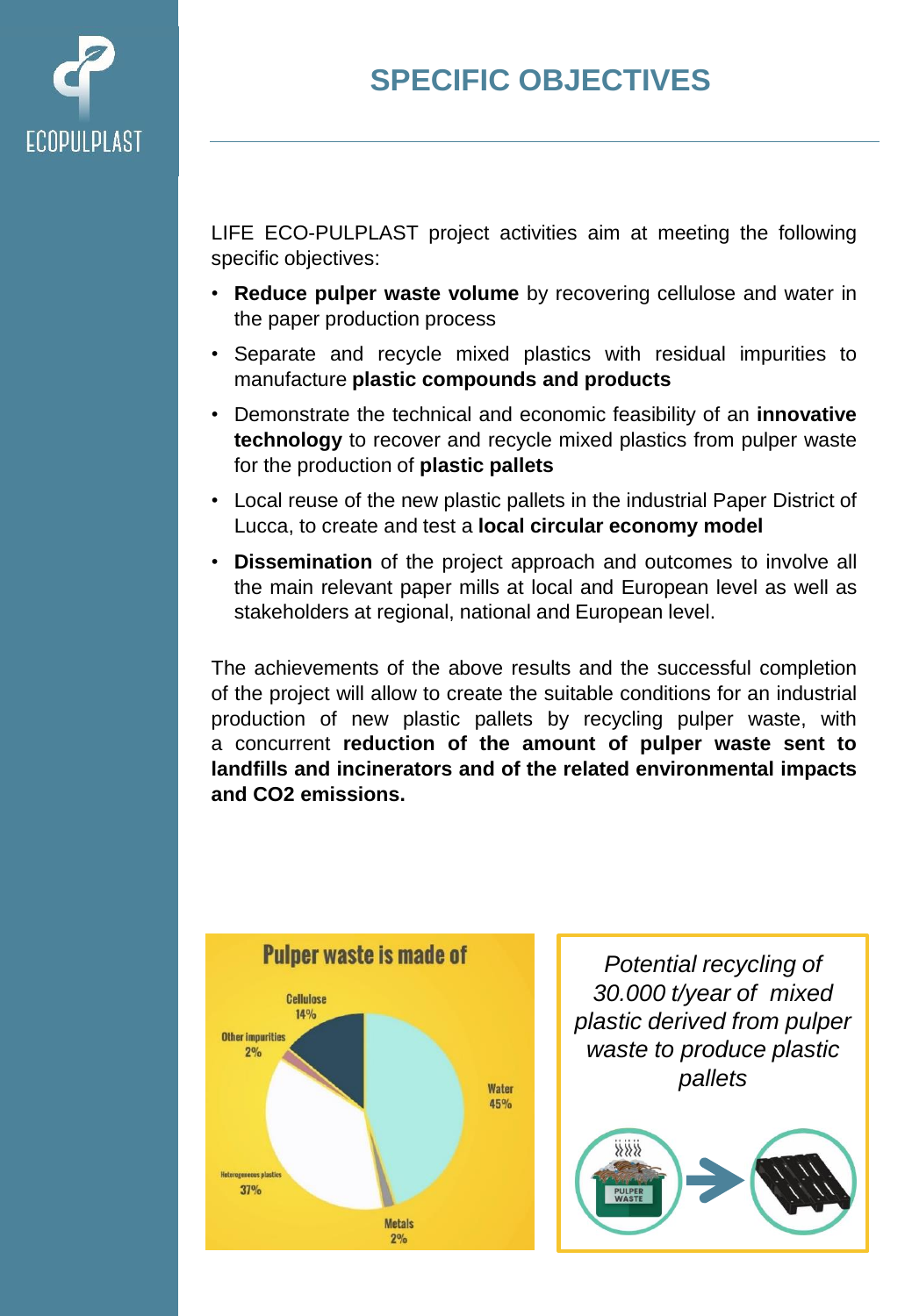

## **TECHNOLOGY and METHODOLOGY IMPLEMENTED**

The aim of the project is to develop technologies and competences to foster circular economy and plastics recycling.

The project includes the design, realization and testing of a **prototype moulding line** at industrial scale to recycle pulper waste for the manufacturing of new plastic compounds and plastic pallets.

An intense demonstration activity was conducted on the prototype installed at Selene premises, focusing on:

- development of new compounds based on pulper waste mixed with specific additives and other plastics from recycling, in order to confer the required physical/mechanical characteristics to the final pallets;
- tuning of process parameters; optimisation and improvement of prototype injection moulding machine;
- production and characterisation of plastic pallets, also in compliance to technical regulation UNI EN ISO 8611.





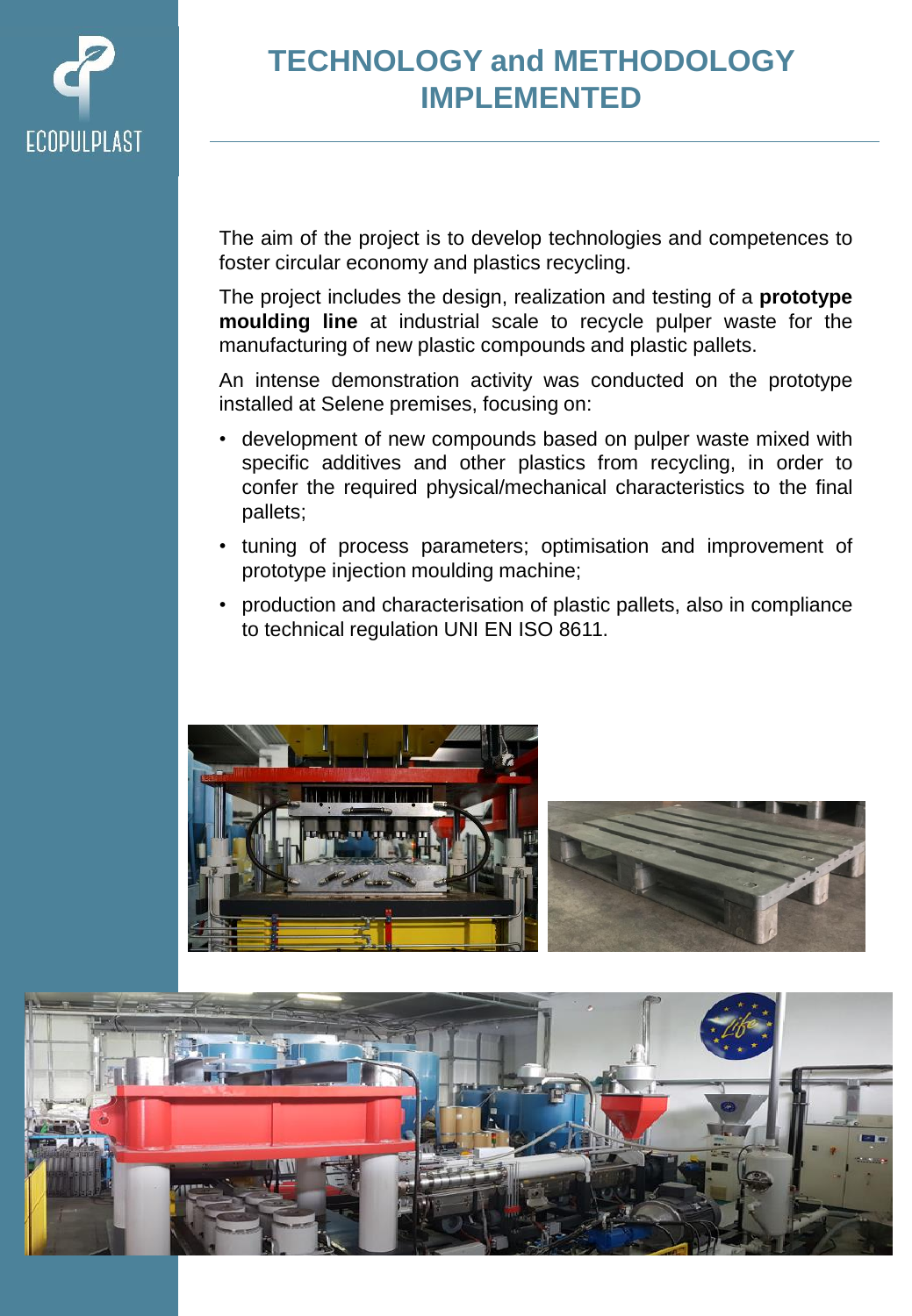

## **RESULTS and ENVIRONMENTAL BENEFITS**





The experimental activities and industrial tests conducted have allowed to obtain the following results:

- Reduction of waste volume by separating and recovering mixed plastics, cellulose fibres and water composing pulper waste
- Validation of the prototype moulding line able to process mixed plastics and produce plastic pallets
- Production capacity to make small pallets series, typically required to run Customer tests
- Validation of the so called "Eco pallet", a euro-pallet for light industrial usage (up to 800 kg load), i.e. tissue products of local paper converting companies.
- Development of a Business Plan for the industrial development of the project, which includes 3 complete processing lines with a production capacity of about 1,200,000 pallets/year, corresponding to 60-70,000 t/year of pulper waste.

|                                   | <b>Environmental benefits</b> |  |
|-----------------------------------|-------------------------------|--|
| Cellulose fibre<br>recover        | 90%                           |  |
| Heterogeneous<br>plastics recover | 95%                           |  |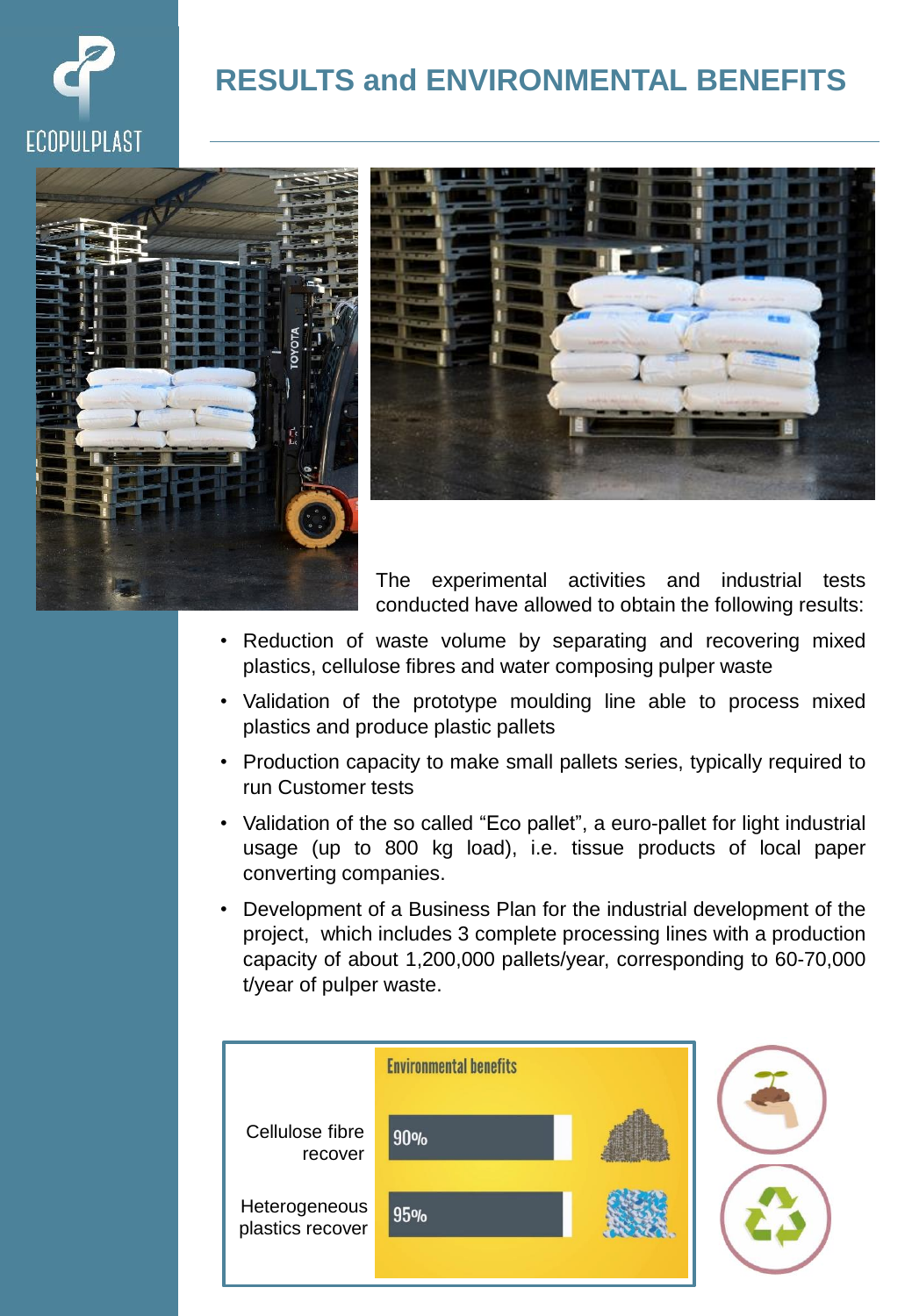

### **ENVIRONMENTAL IMPACTS**

The impacts of LIFE ECO-PULPLAST activities were defined on the basis of continue monitoring and data/information collection carried out before, during and after the demonstration phase.

The assessment at project level based on the experimental data show significant results in terms of mixed plastics recycling capacity, process efficiency and pallet properties, in terms of impacts reduction on the environment, waste and energy savings, verified already during the development of the project (ex-post situation).

Even more interesting is the high potential of the LIFE ECO-PULPLAST solutions in the medium-long term (2023), reported in the following table.

| Pulper waste volume                    | Volume reduction of 30-40% at paper mills<br>thanks to fibre separation and recovery in<br>the production process       |
|----------------------------------------|-------------------------------------------------------------------------------------------------------------------------|
| Mixed plastics<br>recycling            | Recycling of 30.000 t/y of mixed plastic<br>from industrial waste to produce new<br>pallets                             |
| Waste reduction                        | Reduction from the current value of<br>120.000 to 50.000 t/y of pulper waste<br>conferred to landfills and incinerators |
| Moulding technology                    | Lower operating temperatures and<br>injection pressure than conventional<br>technologies                                |
| NO <sub>x</sub> pollutants             | Reduction of transport related NO2<br>emissions from 38 to 15 kg/day                                                    |
| Pallet environmental<br>sustainability | Lower carbon footprint of plastic pallets<br>from pulper waste as compared to<br>conventional wooden pallets            |
| Pallets recycling                      | Possibility to recycle the pallets at the end<br>of their life cycle                                                    |

#### **Environmental impact – projection at 2023**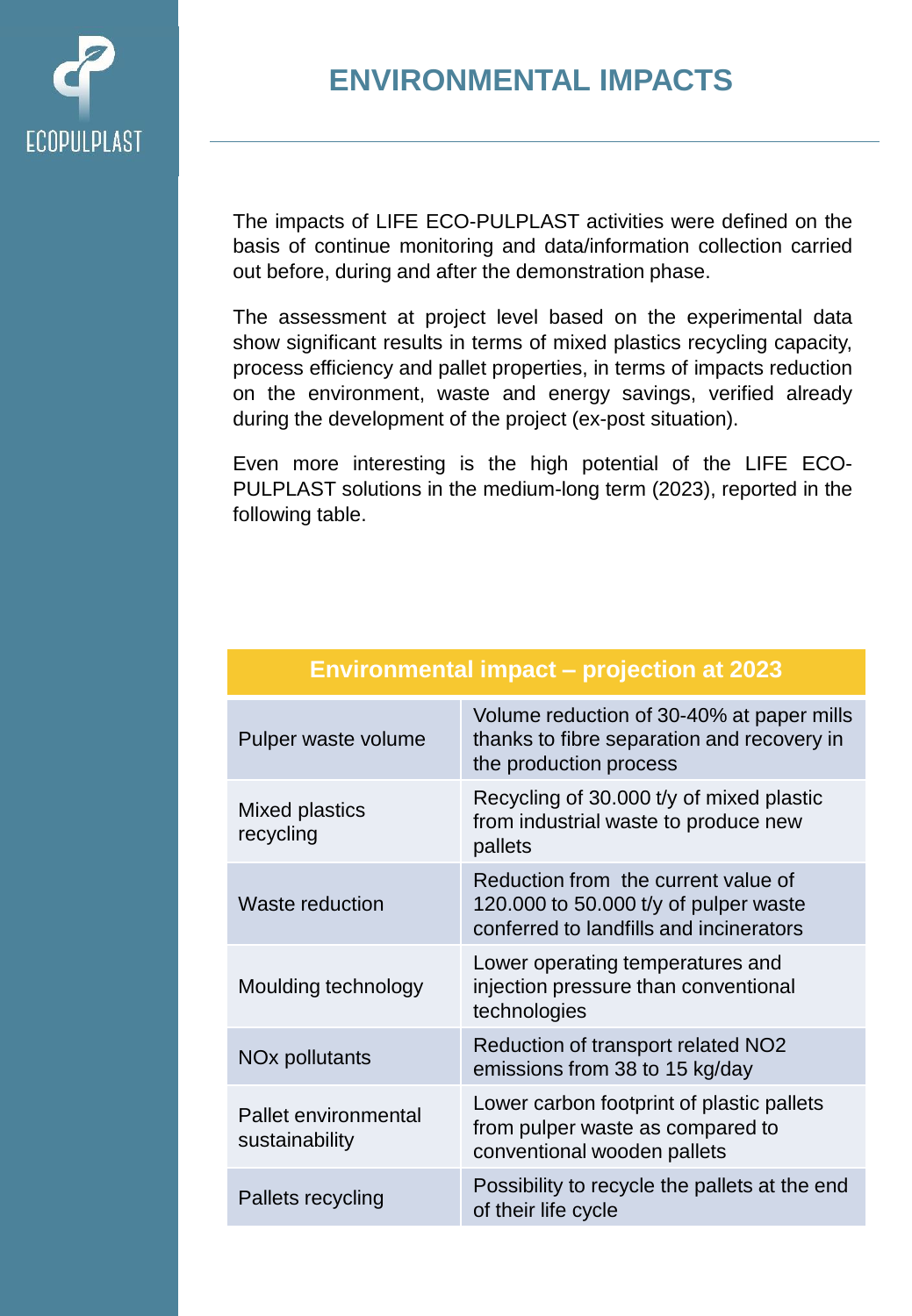

## **ADVANTAGES OF PLASTIC PALLETS**

#### **MARKET STRATEGY**

The experiences and tests made during the first phase of the project, helped identifying early adoption customer targets for plastic pallets in the following categories:

- Chemical/Plastics Producers
- Large Companies active in the "Corporate Social Responsibility".
- Logistics closed circuits
- Smaller companies careful about tax savings, soon available for those who use recycle materials for packaging

To pursue new business opportunities, it was decided to create a strong brand identity to promote Ecopulplast potential business.

Synergy between one of Selene top products, the Stretch hood, and the new plastic pallets to create an integrated packaging system.

#### **BENEFITS OF PLASTIC PALLETS**

- $\triangleright$  Better properties and longer life-cycle
- $\triangleright$  Recyclable at end of its life cycle
- $\triangleright$  Trackable with RFID sensors
- Customisations available upon request: 3D logo, Colour, etc.
- $\triangleright$  Washable, no fumigation and aseptic
- $\triangleright$  Resistance to water, chemical, flames
- $\triangleright$  Stable size and weight
- $\triangleright$  No nails and splinters

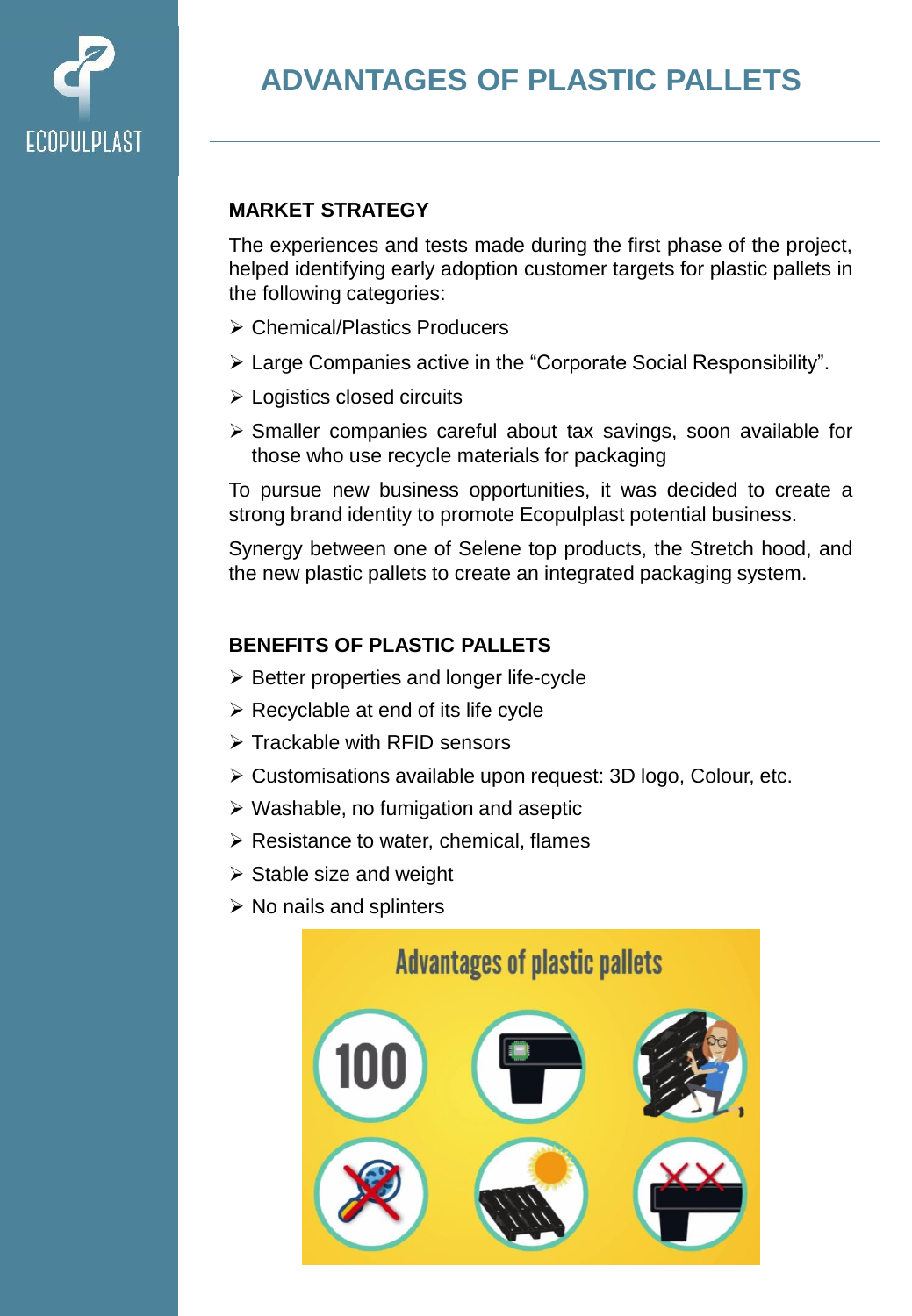

## **SUSTAINABILITY AND INDUSTRIAL DEVELOPMENT**

Several actions have already been put in place to guarantee continuation of project activity and sustainability of its results:

- Local paper mills are investing in facilities to separate mixed plastics from the other materials composing pulper waste.
- $\triangleright$  Selene will invest in an industrial production line able to process at least 20.000 to 30.000 tons of pulper waste.
- $\triangleright$  Create a strong brand identity to promote Ecopulplast potential business

ECO-PULPLAST is exploring in three different directions:

- Proposing pallets, to many different businesses
- Scouting the needs for ancillary products to the pallet that can also be produced in plastics (spacers, cradles, custom-shaped objects)
- Proposing the pellets on the plastics market, in order to explore the opportunity to use it for new applications



#### **REPLICABILITY**

The project technologies and approach could be easily replicated to other European production sites of local paper mills.

#### **TRANSFERABILITY**

ECO-PULPLAST business model can apply to other plastic waste streams and/or for the manufacturing of different end-products.

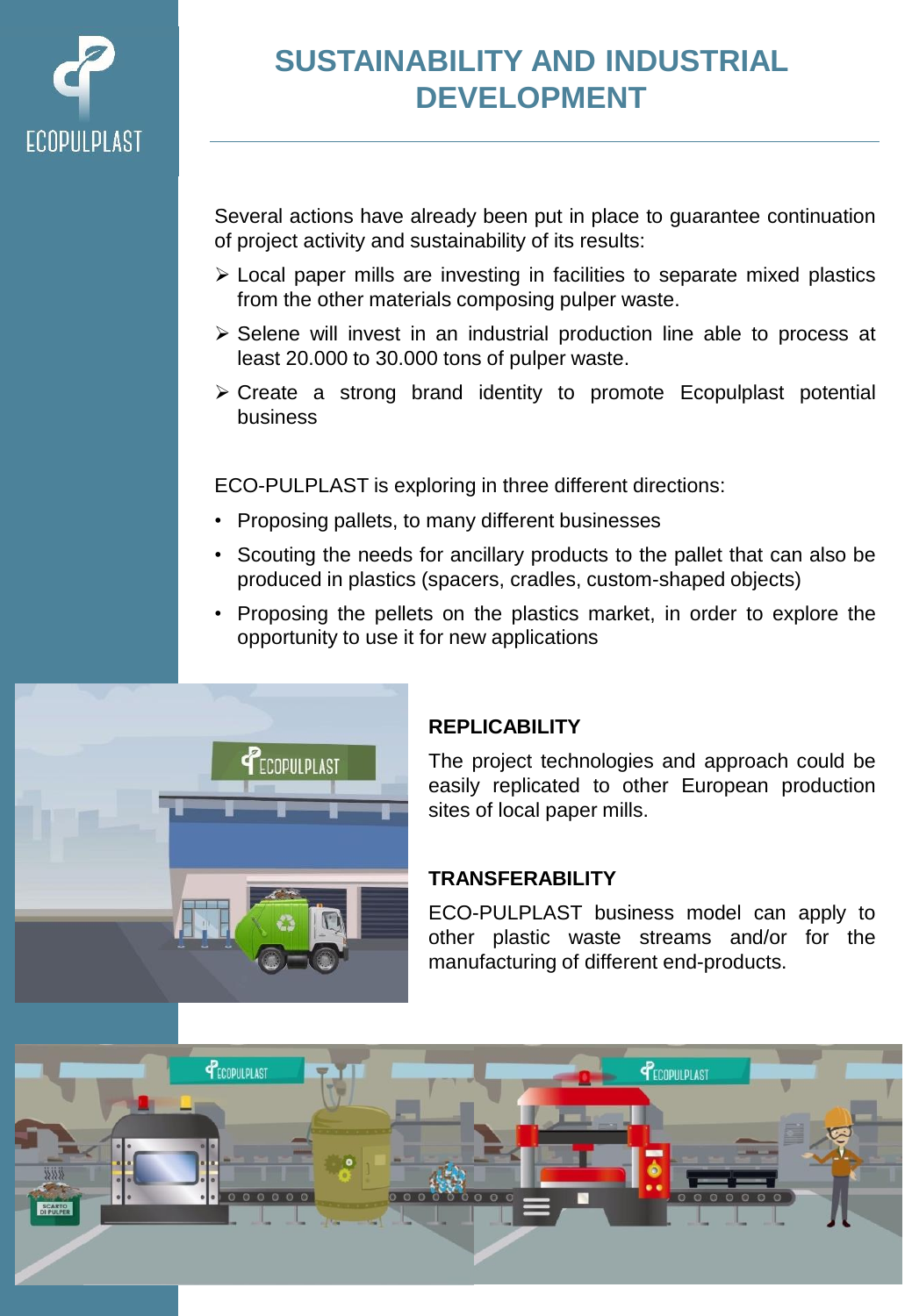

## **PARTNERS and MAP of the project**

**SELENE** is a commercial company founded in 1959, leader in the production of flexible packaging for industrial consumption.

**LUCENSE** is a Research Organization conducting industrial research, experimental development and fostering technology transfer to enterprises

**SERVECO** is a Consortium of paper mills located in Lucca county dealing with the environmental issues concerning the paper sector

**Zero Waste Europe** is the European network of communities that adhere to the Zero Waste principle